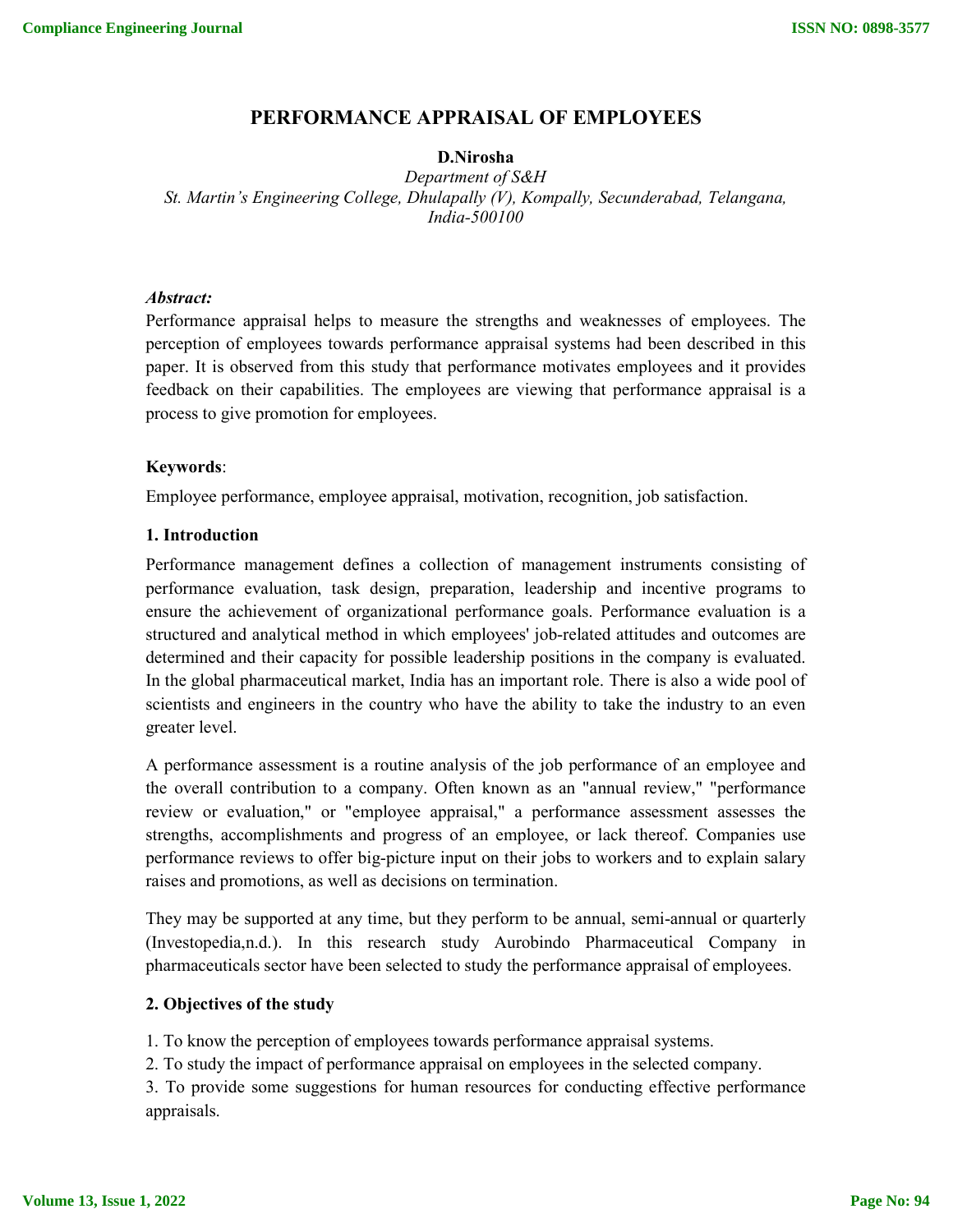# **3. Review of Literature**

Kuvaas (2006) had conducted a survey on employees in banking sector and stated that performance assessment satisfaction and job performance were both mediated and moderated by the intrinsic motivation of workers to work. The type of moderation showed that workers with low intrinsic motivation had a negative relationship and those with high intrinsic motivation had a positive relationship. The factors considered during the employee appraisal are organization size, intrinsic motivation, work performance, affective commitment and turnover intention. The higher the intrinsic motivation leads to the higher the work performance in organizations. Traditional organization has conducted performance appraisal for evaluation purpose but modern organization are give attain job satisfaction and gain employee retention.

Obisi (2011) had argued that organizations should avoid paying little attention to the assessment of their workers and understand that it is only possible to determine organizational training requirements through performance assessment results. The factors which influence job performance environmental forces of an individual are individual job performance, individual direction, individual ability and individual effort. The most commonly adopted employee appraisal methods are ranking method, graphic method, and essay appraisal, check list method, tell and sell method and problem solving method. Organizations should face the fact that performance evaluation is incomplete until the assessment is told what its strengths and limitations are the performance in the future will not change, which clearly defeats the very aim of periodic evaluations.

Daoanis (2012) had mentioned in his research that any organization's reputation depends on the efficiency and characteristics of its workers. Employees are a vital element in every company because they are the backbone of the enterprise.

From his research it is found that the company's performance assessment framework is in place, consistent with the institution's vision and mission, and is accurate in terms of content and intent. On the other hand, the study results have showed that the company's performance evaluation framework has had both a positive and a negative effect on the performance of employees.

Palaiologos et al (2011) had conducted regarding performance appraisal (PA) and stated that procedural, distributive and interactional justice are correlated with various performance evaluation components. Both facets of corporate justice are closely linked to elements of satisfaction. The PA standards are connected to procedural justice.

Gupta and Kumar (2013) had surveyed among Indian professionals stated that a big positive relationship between the dimensions of distributive and information justice and employee engagement. The aspects of distributive justice and information justice have been found to have a greater effect on employee engagement, conceptualized as an antipode of burnout.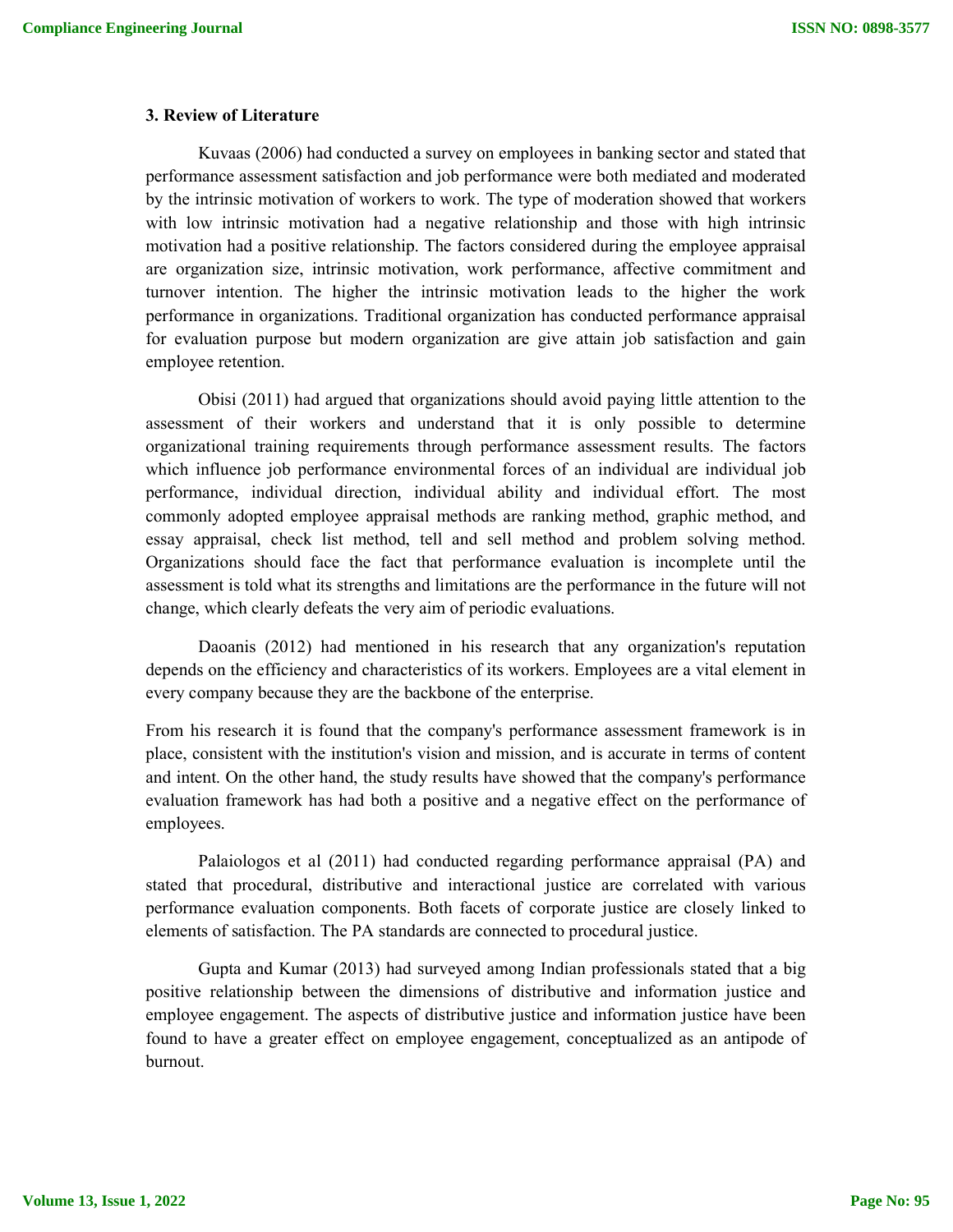Kirkpatrick (2006) had explained that employee performance can be enhanced by coaching from senior employees in organizations like mentor and mentee process. Gruman and Saks (2011) had argued that as a means of achieving higher levels of work efficiency, many modern companies put greater importance on their performance management systems. In order to promote employee engagement, we believe that achieving performance gains can be better accomplished by orienting the performance management system.

# **4. Research Methodology**

Primary data had been collected through structured questionnaire from a sample of 60 with convenient sampling method. All the employees are working in pharmaceutical company and the primary data had been analysed by using SPSS version 20.0 software. The statistical tools like descriptive statistics, frequency and correlation have been used. Secondary data is procured from interne, journals and books.

# **5. Data Analysis**

Among the respondents 63 percent are male and 27 percent are female respondents. The average age of the respondents is 36.5 years. The average experience of employees participated in the research is 7.5 years in pharmaceutical industry. All the respondents have undergone at least two times performance appraisal in their career. From Table 1 it is observed that 50 percent of the employees have fully agreed that they believe performance appraisal is necessary in their organization.

30 percent of the employees have partially agreed that performance appraisal is necessary and only 12 percent mentioned that they don't think performance appraisal in necessary.

|       |                   | Frequency | Percent | Valid Percent | Cumulative<br>Percent |
|-------|-------------------|-----------|---------|---------------|-----------------------|
| Valid | I fully agree     | 30        | 50.0    | 50.0          | 50.0                  |
|       | I partially agree | 18        | 30.0    | 30.0          | 80.0                  |
|       | I don't agree     | 12        | 20.0    | 20.0          | 100.0                 |
|       | Total             | 60        | 100.0   | 100.0         |                       |

**Table 1: Do you agree that it is necessary to conduct performance appraisal in your organization**

(Source: Output from SPPS)

From Table 2 it observed that 47 percent of the respondents have opine that performance appraisal method is easy, 33 percent had opined that it is complicated and remaining 20 percent are neutral towards the performance appraisal method in their organization.

## **Table 2: How would you rate performance appraisal method in your organization**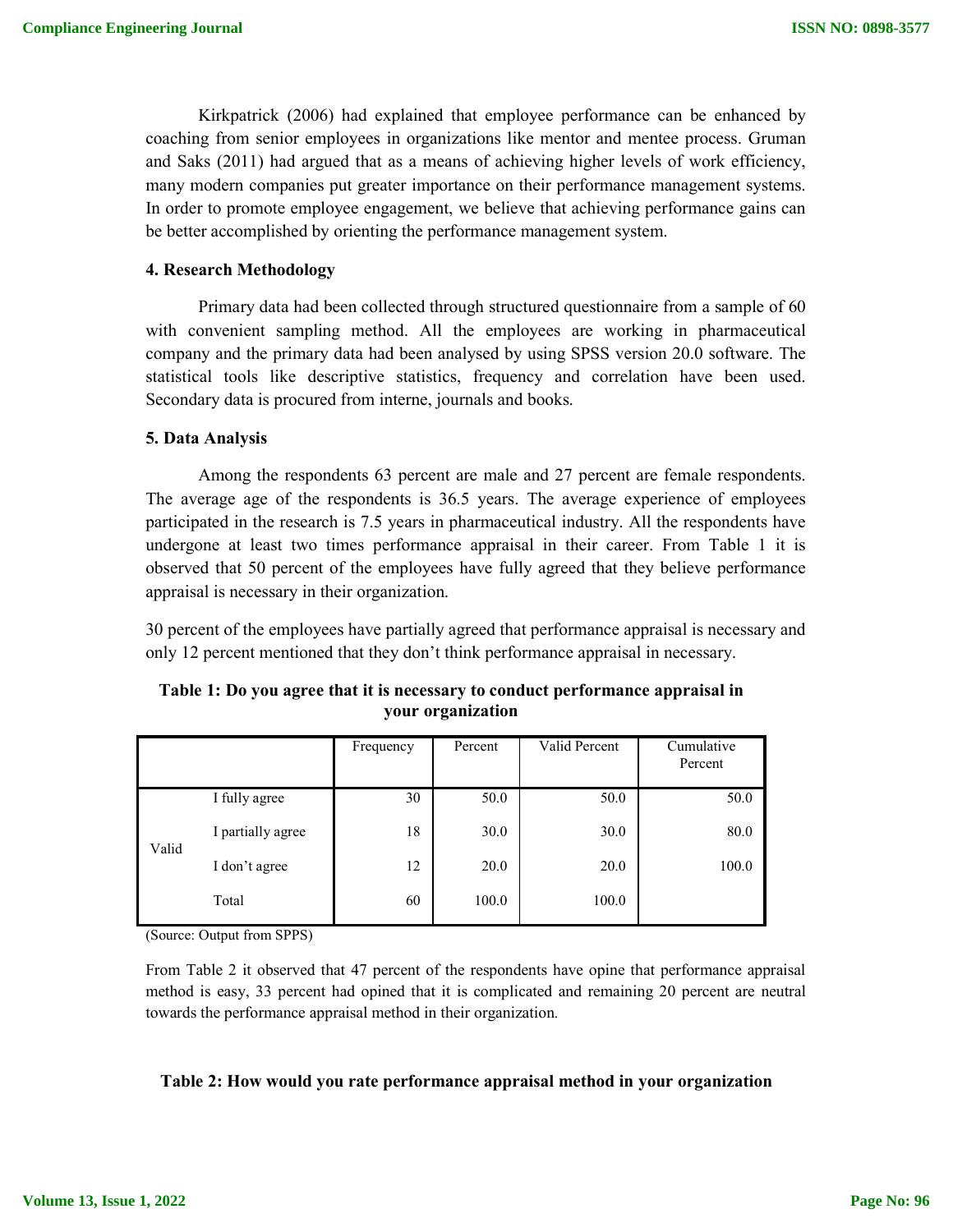|       |             | Frequency | Percent | Valid Percent | Cumulative<br>Percent |
|-------|-------------|-----------|---------|---------------|-----------------------|
| Valid | Easy        | 28        | 47.0    | 47.0          | 47.0                  |
|       | Complicated | 20        | 33.0    | 33.0          | 80.0                  |
|       | Can't Say   | 12        | 20.0    | 20.0          | 100.0                 |
|       | Total       | 60        | 100.0   | 100.0         |                       |

(Source: Output from SPPS)

From Table 3 it is observed that majority of the respondents have stated that they understand the reasons behind the performance appraisal system. The mean value for promotion is high with its value 4.250 with standard deviation of 0.724. The means value for improvement is 4.220 shows that respondents have opined that performance appraisal helps them to improve their work performance. The respondent also opined that motivation is gained through performance appraisal system.

|                    | N  | Mean  | Std. Deviation |  |
|--------------------|----|-------|----------------|--|
|                    |    |       |                |  |
| Perception         | 60 | 3.900 | 0.543          |  |
| Feedback           | 60 | 3.800 | 0.988          |  |
| Motivation         | 60 | 3.910 | 0.837          |  |
| Improvement        | 60 | 4.220 | 0.688          |  |
| Promotion          | 60 | 4.250 | 0.724          |  |
| Valid N (listwise) | 60 |       |                |  |

**Table 3: Descriptive Statistics**

(Source: Output from SPPS)

H0: There is no correlation between perception and improvement with regard to performance appraisal.

H1: There is correlation between perception and improvement with regard to performance appraisal

H0 is accepted because there is no significant correlation and from Table 4 the p-value between the variables is more than 0.05.

# **Table 4: Correlations**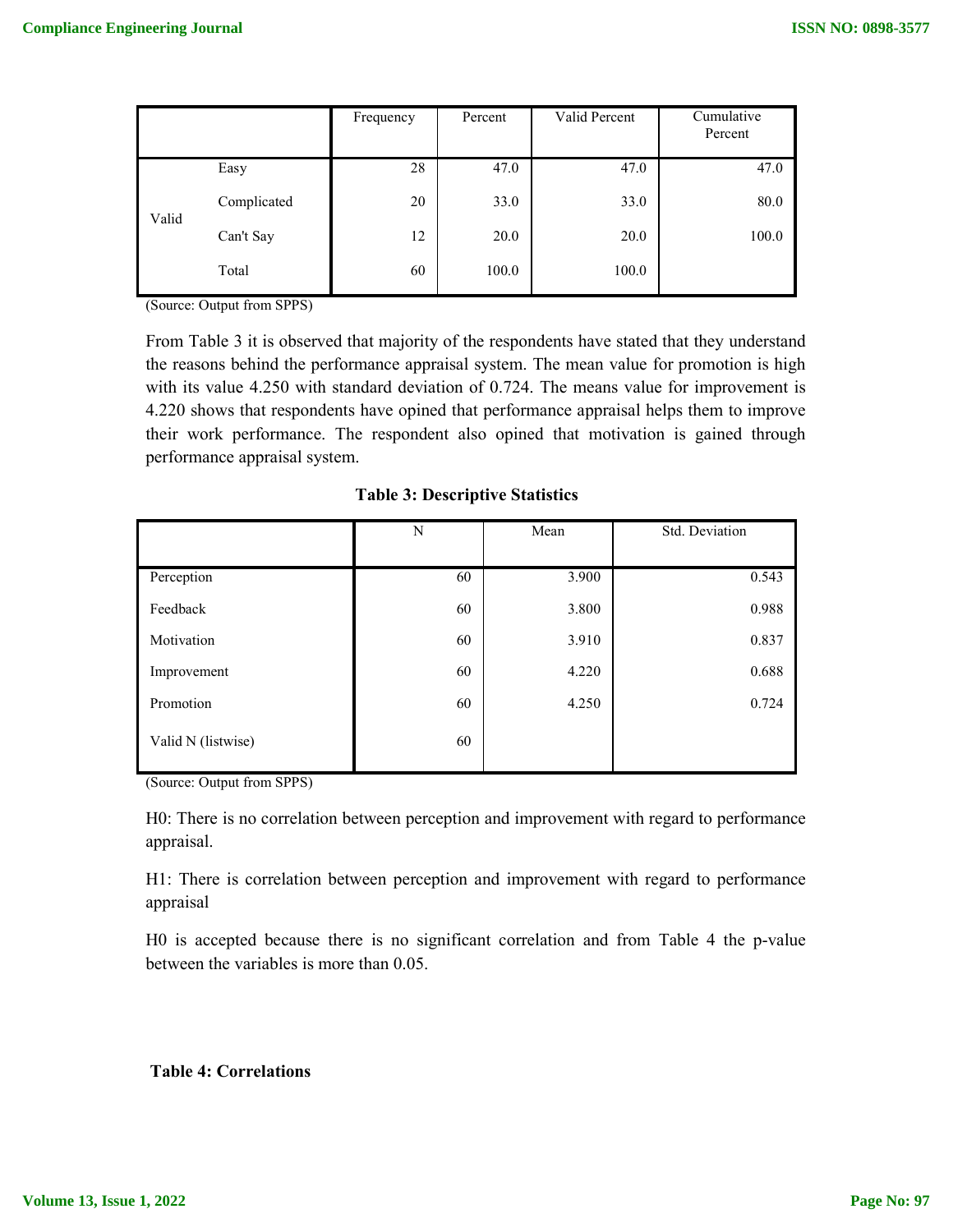|             |                     | Understand   | Improvement  | Promotion |
|-------------|---------------------|--------------|--------------|-----------|
|             |                     |              |              |           |
|             | Pearson Correlation | $\mathbf{1}$ |              |           |
| Perception  | Sig. (2-tailed)     |              |              |           |
|             | N                   | 60           |              |           |
|             | Pearson Correlation | 0.227        | 1            |           |
| Improvement | Sig. (2-tailed)     | 0.081        |              |           |
|             | N                   | 60           | 60           |           |
|             | Pearson Correlation | 0.050        | $0.764^{**}$ | 1         |
| Promotion   | Sig. (2-tailed)     | 0.706        | 0.000        |           |
|             | N                   | 60           | 60           | 60        |

\*\*. Correlation is significant at the 0.01 level (2-tailed).

(Source: Output from SPPS)

H0: There is no correlation between promotion and improvement with regard to performance appraisal.

H1: There is correlation between perception and improvement with regard to performance appraisal.

H1 is accepted because the p-value is less than 0.05 and the 'r' value is 0.764. Hence there is positive correlation between promotion and improvement.

# **6. Discussion and Conclusion**

The employees in pharmaceutical company are having good opinion towards performance appraisal systems. The employees believe that performance appraisal helps them career development. It helps them that better outcome gives promotion and other benefits to the employees. It is suggested that feedback after performance appraisal should be in the form of counseling and not threatening. Employees get motivated if organization recognizes their skills, knowledge and talent from time to time with performance appraisal.

The performance evaluation is the ideal opportunity to discuss long-term priorities that might not be on the to-do list every day. This not only offers an incentive for the employee to be of greater benefit to a company, the employee feels happy and respected. With frequent performance assessment evaluation in organisations, workers may understand their strengths and weaknesses.